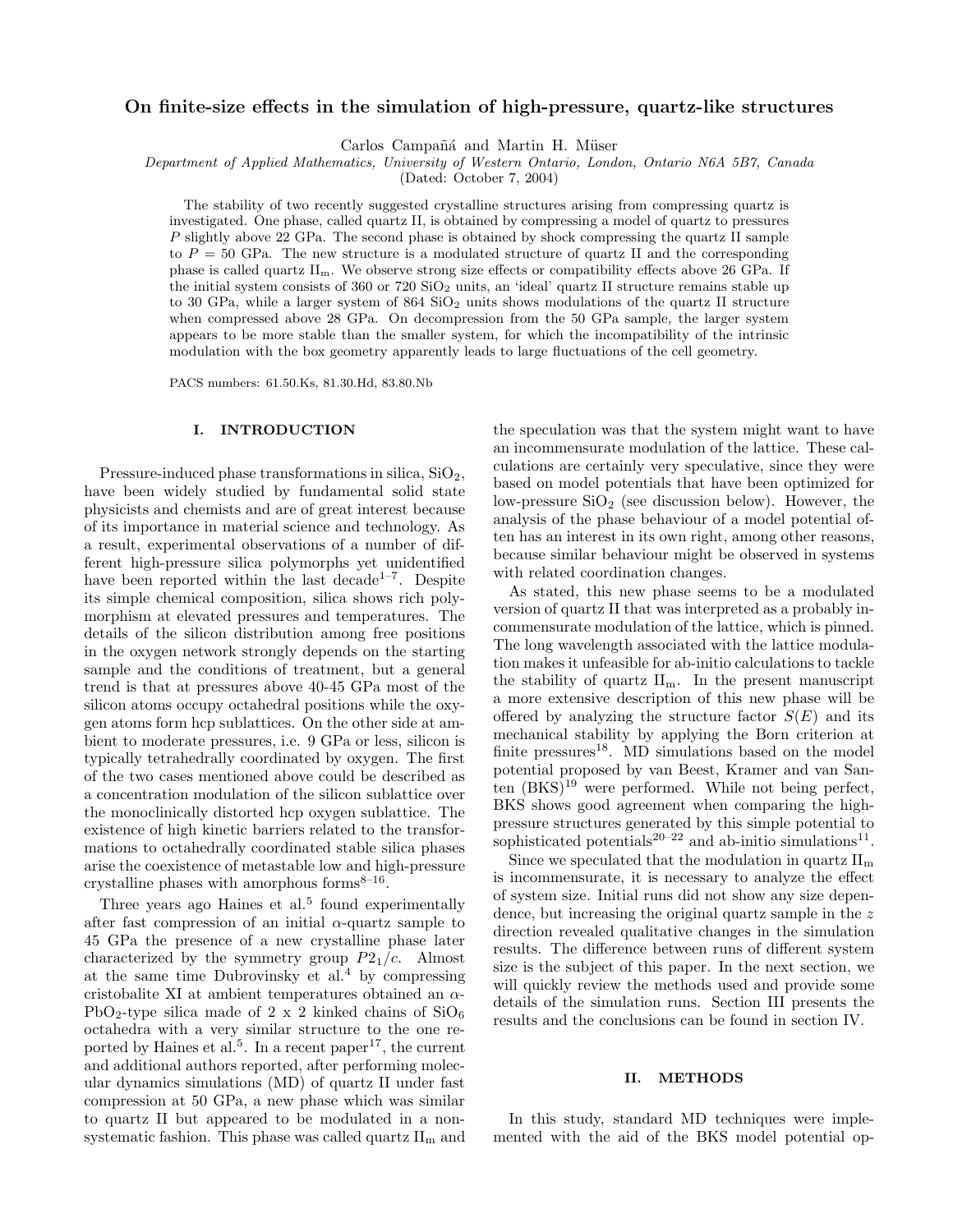timized for four-coordinate silicon. All the simulations were performed at constant external isotropic stress, kept constant within the Parinello-Rahman method <sup>23</sup> for the box dynamics. Small values of the box inertia were chosen to guarantee that the fluctuations of the box shape occurred on a barely larger time scale than those of the atoms. Moreover, the phase transformations reported here can only be observed if the box geometry is allowed to adjust quickly, because large box inertia lead to amorphization of the sample. We also want to note that a Langevin thermostat was used in order to always quickly find the next available energy minimum.

All 'samples' start out originally as  $\alpha$ -quartz. In previous papers<sup>17,18,22</sup>, the size of the boxes was typically chosen to be 6a,  $4\sqrt{3}a$ , 5c in x, y, and z direction, respectively, or alternatively 5a,  $3\sqrt{3}a$ , 4c. Here a and c denote the two independent lattice constants of  $\alpha$ -quartz. Between the two system sizes, no discrepancies in the simulations could be observed other than the 'typical' size effects, i.e., smaller systems smear out phase transitions more strongly than larger systems<sup>24</sup>. Here, we will also analyze a system with the initial size of  $6a$ ,  $4\sqrt{3}a$ ,  $6c$ , for which new behaviour is observed. In the following, we will only compare the  $(6 \times 4 \times 5)$  box containing 2160 atoms and the  $(6 \times 4 \times 6)$  cell containing 2592 atoms.

As was mentioned before constant temperature was maintained via a Langevin thermostat with coupling  $\gamma = 4$  THz. The time step was chosen to be 1 fs and 10,000 steps used to equilibrate a sample after a pressure or temperature change. For more details, we refer to Ref. 24. The structure factor  $S(E)$  was calculated following the definition that appears in the classical literature<sup>25</sup> capable of fitting the data reported within the International Tables for X-Ray Crystallography 26 . We tested our results by first reproducing some of those published by Wentzcovitch et al.<sup>27</sup>.

#### III. RESULTS

In a first step, using values for the temperature within the range 200K-300K, different  $\alpha$ -quartz cells were exposed to high pressures following the path described by the current authors in a previous work<sup>17</sup> and an initial set of quartz II configurations was obtained at  $P = 24$  GPa. Snapshots resulting from these runs are shown in Fig. 1. We want to note the small difference in the structure between the small system shown in part (a) and the large system shown in part (c). However, it seems to us, that these subtle differences cannot be resolved experimentally. The difference in the  $S(E)$ , which is shown in Fig. 2, is so small that we cannot resolve the difference graphically between the 28 GPa small system and the 28 GPa large system in its initial compression run.

After equilibration, a shock compression up to 50GPa was applied to each one of the quartz II configurations in a second step. As noted before, increasing the pressure quasi-adiabatically would have led to irreversible amor-



FIG. 1: (a) Snapshot of small system during compression or decompression at 28 GPa. (b) Small system after compression at 50 GPa. (c) Large system during compression at 28 GPa. (d) Large system at decompression from 50 GPa.

phization of the samples. The newly obtaining crystalline configuration were named quartz  $II<sub>m</sub>$  type polymorphs in a previous paper<sup>17</sup>. They appear to be a local modulation of the quartz II structure. Their configurations at 50 GPa are shown in parts (b) and (d) of Fig. 1, each showing a fraction of the small and the large simulation cell, respectively.

There are no apparent, systematic differences in the structure visible to the eye, which can be seen more clearly when the full system is shown. We do not intend to show the full systems here for reasons of space. However, there are clear differences between the  $S(E)$ for the small system at  $P = 28$  GPa and the  $S(E)$  of the large system after decompression at the same pressure. The differences show in particular at small wave vectors. Again, in the initial compression run coming from the  $\alpha$ -quartz phase, the  $S(E)$ 's related to the small and the large system are almost identical to each other, while the structures differ slightly as evidenced in Fig. 1 (a) and (c). We want to note that at 50 GPa, the  $S(E)$  of the two system sizes resemble each other very closely (and so do the radial distribution functions, which are not shown here). However, there is one characteristic discrepancy, namely the peaks related to a momentum transfer expressed as 3.0 keV and 6.0 keV don't show in the small system.

When calculating also the coordination of the silicon atoms by the oxygen atoms for each one of the phases new differences arise. While the initial quartz II samples for both systems are 1/3 four-coordinated, 2/3 sixcoordinated, the quartz  $II<sub>m</sub>$  systems at 50 GPa show a 1/9 five-coordination, 8/9 six-coordination. This coordination ratio changes after decompressing the former samples to 28 GPa, being the new relation 1/9 fourcoordinated, 8/9 six-coordinated for the big system and 1/3 four-coordinated, 2/3 six-coordinated for the smaller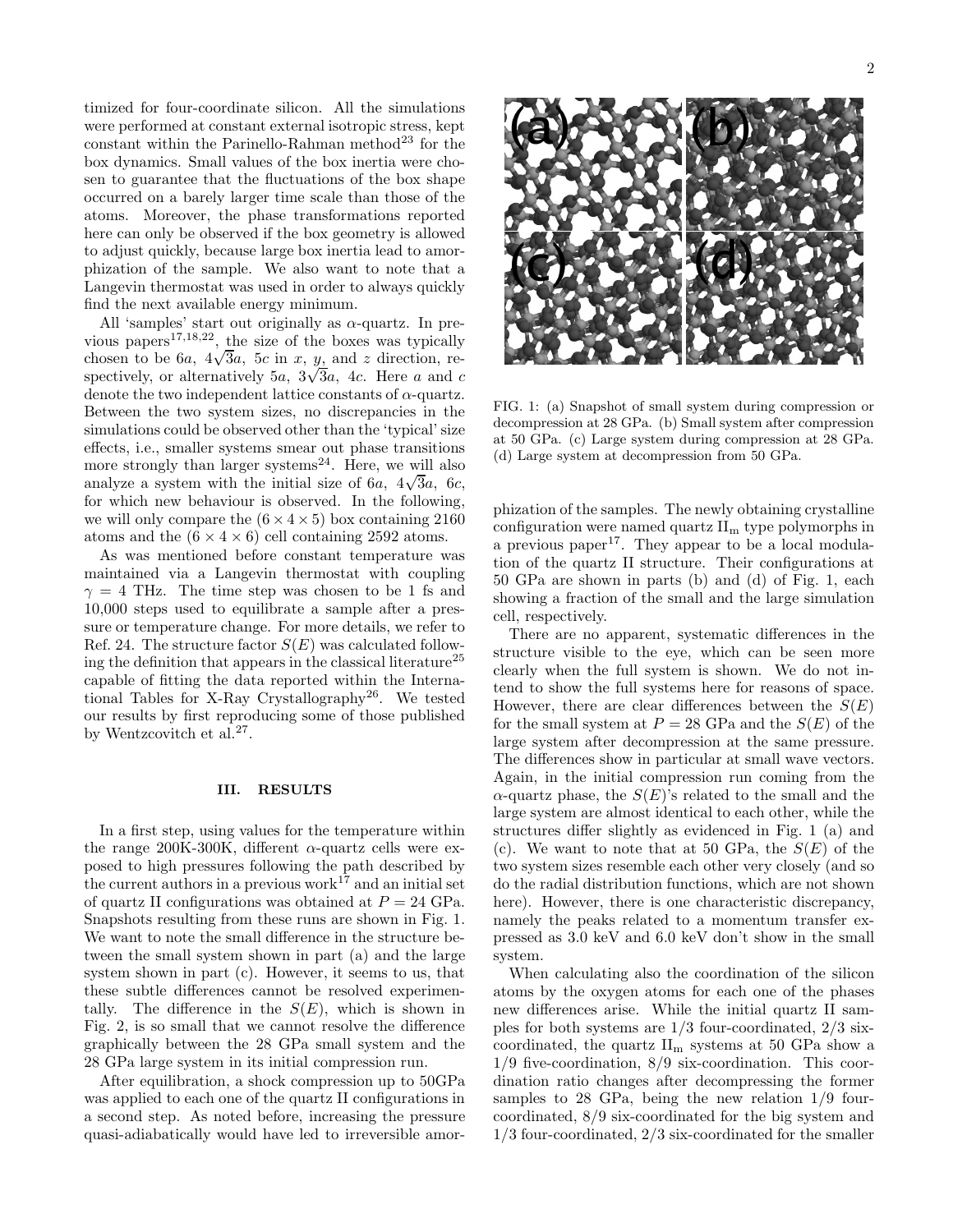

FIG. 2: Structure factor  $S(E)$  for the small box (identical for compression and decompression run) and for the large box on decompression. Upon initial compression,  $S(E)$  of the large system is almost identical to that of the small system. The peaks indicated with  $\mathbf{Q}_1$  and  $\mathbf{Q}_2$  correspond to the reciprocal lattice vectors (0.0465, 0.0271, 0.2522) $\AA^{-1}$  and (0.5152,  $-0.0765, -0.0881$ ) $\AA^{-1}$  respectively.

one.

Even though the difference in (free) enthalpy per atom  $H = F + PV$  between the large and the small system is relatively small, i.e., in the order of 0.01 eV at 50 GPa, and much less different in the vicinity of 28 GPa, same with the Helmholtz free energy  $F$ , the volume  $V$  and the elastic properties show more striking effects. The  $P(V)$ diagram is shown in Fig. 3 for the two system sizes. Apparently, the larger system is denser than the smaller one, however, the gain in PV is essentially compensated by an extra expense in additional potential energy. Note that the small system shows the transition back to quartz II at about 30 GPa, which can be tested also by checking the coordination numbers for the silicon atoms reported before; while the large system has a similar transition, also to quartz II, at a pressure that is about 6 GPa lower.

As discussed in a previous paper<sup>17</sup> by the current authors and collaborators, even when the molar volume of the decompressed quartz II at ambient conditions (17.8  $\pm$  0.2 cm<sup>3</sup>/mol) is similar to the molar volume of the  $P2<sub>1</sub>/c$  crystal reported by Haines et al.<sup>5</sup> (14.02  $\pm$  0.12  $\text{cm}^3/\text{mol}$ , the  $S(E)$  are quite different for both cases. After performing the required comparison, it was shown that the quartz II obtained in our simulations reproduces the phase reported by Kingma et al. $<sup>6</sup>$  instead of the one</sup> reported by Haines et al.

Lastly, we wish to discuss the elastic stability of the various samples. A sample is mechanically stable at zero pressure if the matrix of the elastic constants is positive definite, which is called the Born stability criterion. At finite pressures, the definition of elastic constants is not unique and the proper generalization of the Born crite-



FIG. 3: Equation of state for large box and small box. Both runs are decompression runs.



FIG. 4: Minimum eigenvalue of the Birch coefficients for the large and the small simulation cell as a function of pressure. Error bars are in the order of symbol size.

rion is to require the positive definiteness of the matrix of the Birch coefficients. The smallest eigenvalue  $B_{\text{min}}$  of that matrix thus indicates whether the sample becomes mechanically unstable. Between the large and the small system, clear differences can be observed in Fig. 4. In particular, both systems show a dip near the transition, i.e., where the quartz  $\prod_m$  structure reverts to the ideal quartz II structure. A final feature comes out when analyzing the  $P(V)$  and  $B_{\min}(P)$  diagrams simultaneously. As can be noticed whenever a discontinuity (jump) appears in the first graph a softening (dip) shows up in the second one for the same value of P.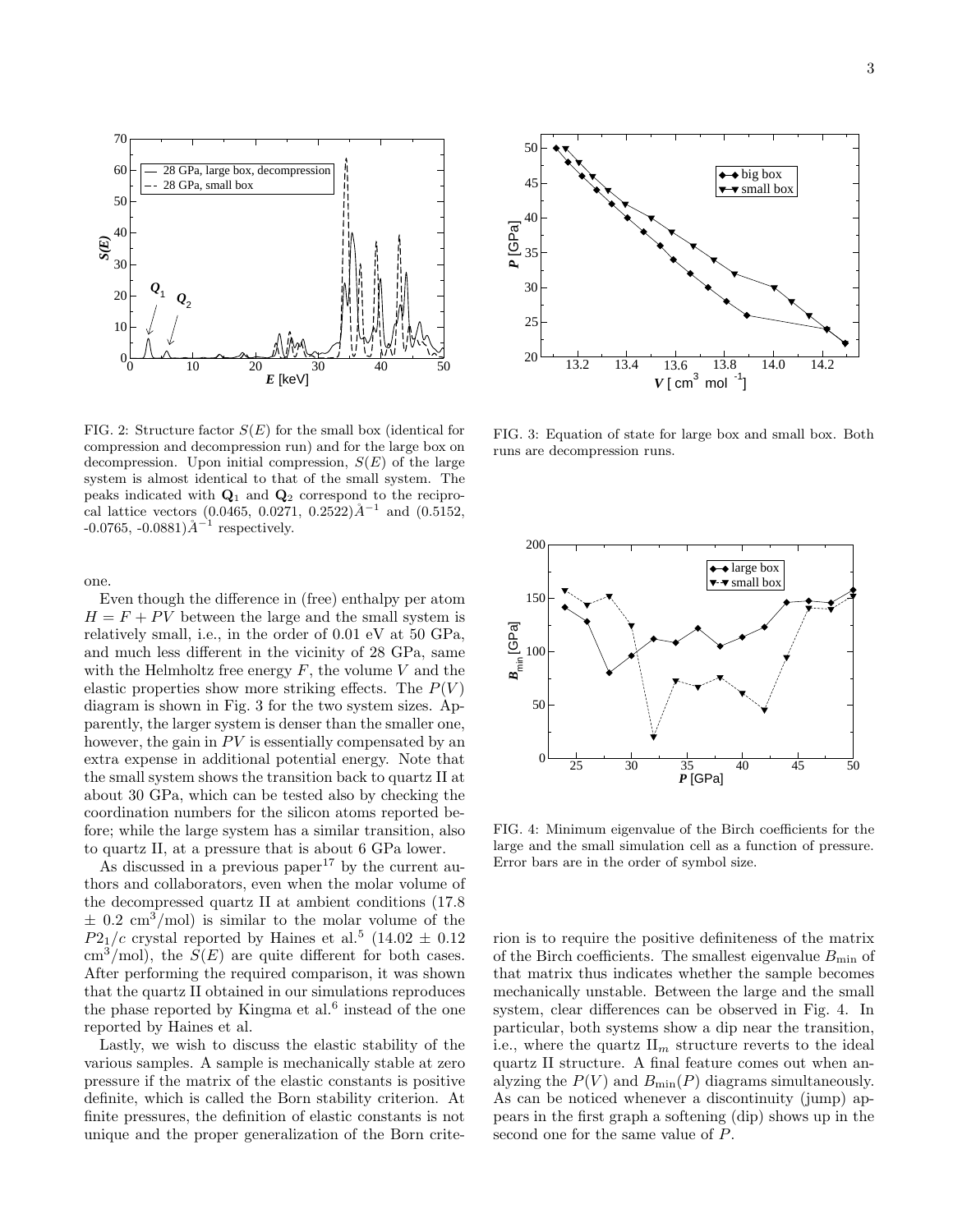### IV. CONCLUSIONS

The stability of two recently suggested crystalline structures arising from compressing quartz-like structures was investigated by molecular dynamics (MD) simulations. One phase, called quartz II, is obtained by compressing adiabatically a model of quartz to P slightly above 22 GPa. The second phase is obtained by shock compressing quartz II to  $P = 50$  GPa. The new phase has a slightly modulated structure, which we call quartz  $II<sub>m</sub>$ . Two system sizes were compared in this study, i.e., one in which the original  $\alpha$ -quartz simulation cell was chosen to be  $6a$ ,  $4\sqrt{3}a$ ,  $5c$ , where a and c are the two independent lattice constants of  $\alpha$ -quartz, and another cell of length  $6a$ ,  $4\sqrt{3}a$ ,  $6c$  along the x, y, and axis, respectively. The first choice is referred to as the small system, the second choice as the large system. Smaller system sizes than the ones used here all show the same behaviour as that of the  $6 \times 4 \times 5$  box. We conclude that any (dramatic) effect in the simulation results between the small and the large system can only be due to a compatibility issue, i.e., a modulation that the system wants to undergo intrinsically in the small system is prevented due to the interplay of periodic boundary conditions and system size.

Strong size effects are observed at P above 26 GPa. While both systems undergo the transition from  $\alpha$ -quartz to quartz II at a similar pressure, the large system is starting to deform at approximately 28 GPa. The observed structure modulations are irreversible when the system is decompressed to smaller pressures. In both cases, it is not possible to increase P slowly from 30 GPa

- <sup>1</sup> S. Luo, O. Tschauner, P. D. Asimow, and J. Ahrens.  $Am$ . Mineral., 89:455–461, 2004.<br>
L. S. Dubrovinsky, N. A. Dubrovinskaia,
- <sup>2</sup> L. S. Dubrovinsky, N. A. Dubrovinskaia, and V. Prakapenka et al. *Phys. Earth Planet In.*, 143-Phys. Earth Planet In., 143-144:231–240, 2004.
- <sup>3</sup> T. de Resseguier, P. Berterretche, and M. Hallouin. J. App. Phys., 94:2123, 2003.
- <sup>4</sup> L. S. Dubrovinsky, N. A. Dubrovinskaia, and S. K. Saxena et al. Chem. Phys. Lett., 333:264–270, 2001.
- <sup>5</sup> J. Haines, J. M. Leger, F. Gorelli, and M. Hanfland. Phys. Rev. Lett., 87:155503, 2001.
- $^6\,$  K. J. Kingma, R. J. Hemley, H. K. Mao, and D. R. Veblen. Phys. Rev. Lett., 70:3927, 1993.
- <sup>7</sup> R. J. Hemley, C. T. Prewitt, and K. J. Kingma. Rev. Mineral., 29:41, 1994.
- <sup>8</sup> D. J. Lacks. Phys. Rev. Lett., 84:4629, 2000.
- $9\,$  N. N. Ovsyuk and S. V. Goryainov. Phys. Rev. B., 60:1448, 1999.
- <sup>10</sup> V. P. Dmitriev, P. Toledano, V. I. Torgashev, and E. K. H. Salje. Phys. Rev. B., 58:1191, 1998.
- $11$  J. Tse, D. D. Klug, Y. Le Page, and M. Bernasconi. *Phys.* Rev. B., 56:10878, 1997.
- <sup>12</sup> M. S. Somayazulu, S. M. Sharma, and S. K. Sikka. Phys. Rev. Lett., 73:98, 1994.
- <sup>13</sup> N. Binggeli, N. R. Keskar, and J. R. Chelikowsky. Phys.

to higher values, because the samples amorphisize above 34 GPa. However, it is possible to shock compress the samples up to 50 GPa without loss of long-range periodic order. These structures can be decompressed adiabatically. While snapshots of the large and the small box look very similar, the small box misses two diffraction peaks at  $\mathbf{Q}_1 = (0.0465, 0.0271, 0.2522) \AA^{-1}$  and  $\mathbf{Q}_2 =$  $(0.5152, -0.0765, -0.0881)$ <sup>A-1</sup>. The first wave vector would be parallel to the z axis, if the cell were not sheared with respect to the original  $\alpha$ -quartz configuration. The associated wavelength is too long in order to fit into the small cell. Apparently, the mode associated with  $\mathbf{Q}_1$  couples relatively strongly to the center of the Brillouin zone, because the equation of state as well as  $B_{\text{min}}$  show relatively strong differences between the small and the large system.

While we regard the analysis of the 50 GPa simulations more as a generic analysis than as a realistic simulation of  $SiO<sub>2</sub>$ , we believe that the modulations of the structure seen up to 28 GPa may be realistic as they could be caused by electrostatic interactions. The former assumption is based on the results of an independent study able to show that BKS reproduces piezoelectric properties rather well<sup>22</sup>, thus giving confidence to the choices of the effective charges associated with the silicon and oxygen ions.

## Acknowledgments

The authors acknowledge support from the National Sciences and Engineering Research Council of Canada (NSERC) and SHARCNET.

Rev. B., 49:3075, 1994.

- $^{14}$  D. W. Dean and R. M. Wentzcovitch et al. Phys. Rev. B., 61:3303, 2000.
- $^{15}$  G. W. Watson and S. C. Parker. Phys. Rev. B., 52:13306, 1995.
- $^{16}$  B. B. Karki and M. C. Warren et al. Phys. Rev. B., 55:3465, 1997.
- <sup>17</sup> C. Campañá, M. H. Müser, John Tse, Daniel Herzbach, and Philipp Schöffel. Phys. Rev. B., accepted, 2004.
- $18$  M. H. Müser and P. Schöffel. Phys. Rev. Lett., 90:079701, 2003.
- <sup>19</sup> B. van Beest, G. Kramer, and R. van Santen. Phys. Rev. Lett., 64:1955, 1990.
- <sup>20</sup> P. Tangney and S. Scandolo. J. Chem. Phys., 117:8898, 2002.
- <sup>21</sup> E. Demirlap, T. Cagin, and W. A. Goddard III. Phys. Rev. Lett., 82:1708, 1999.
- $22$  D. Herzbach, K. Binder, and M. H. Müser. to be submitted, 2004.
- $^{23}$  M. Parinello and A. Rahman. *J. Chem. Phys.*, 66:2662, 1982.
- $^{24}$  M. H. Müser and K. Binder. Phys. Chem. Miner., 28:746, 2001.
- $25$  M. F. C. Ladd. Structure determination by X-ray crystallography. Plenum Press, New York, 1993.